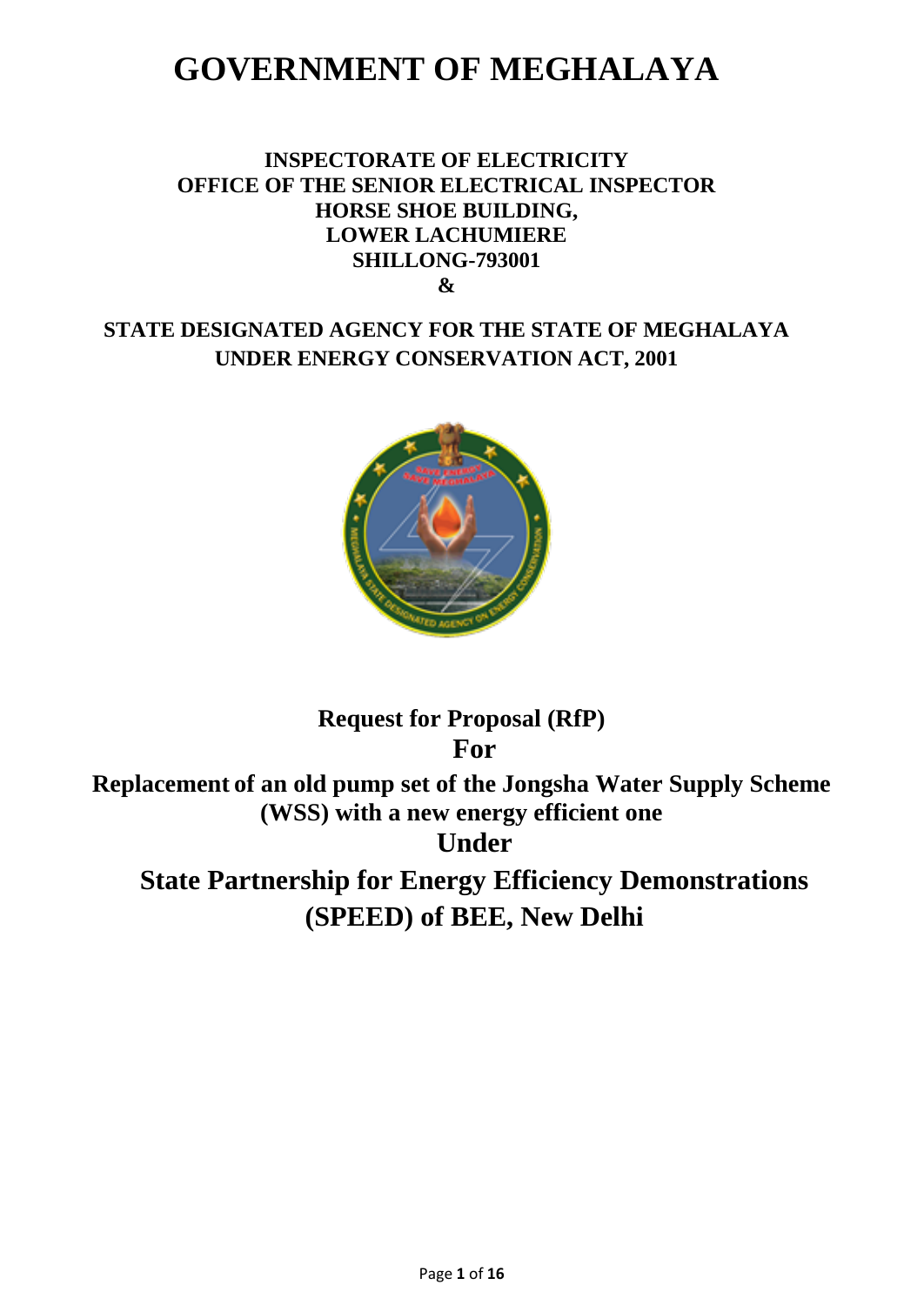# **Contents**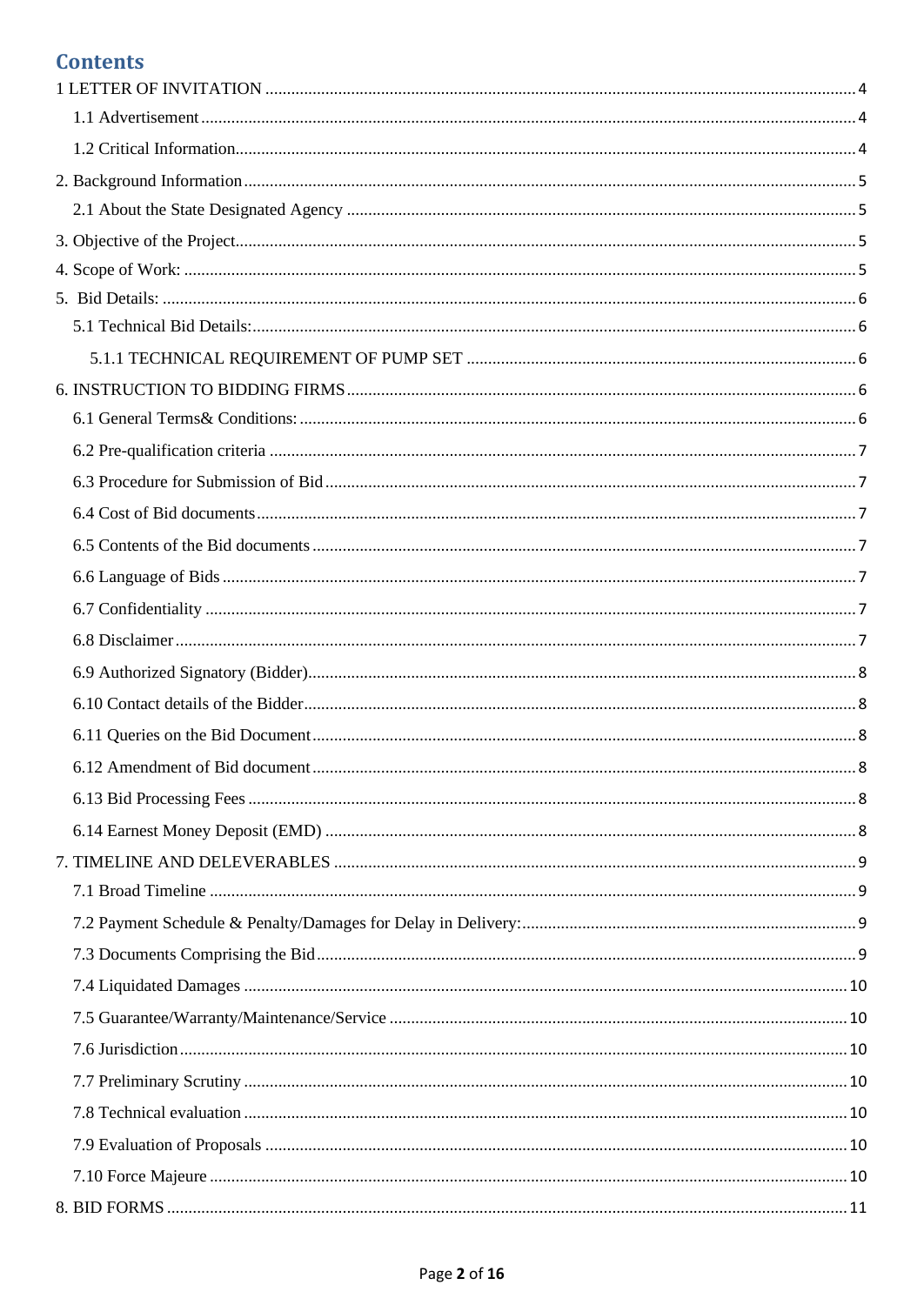| 8.6 Bid Form 6: List of Measuring Instruments /test equipment proposed to be used by the Bidder as per the |  |
|------------------------------------------------------------------------------------------------------------|--|
|                                                                                                            |  |
|                                                                                                            |  |
|                                                                                                            |  |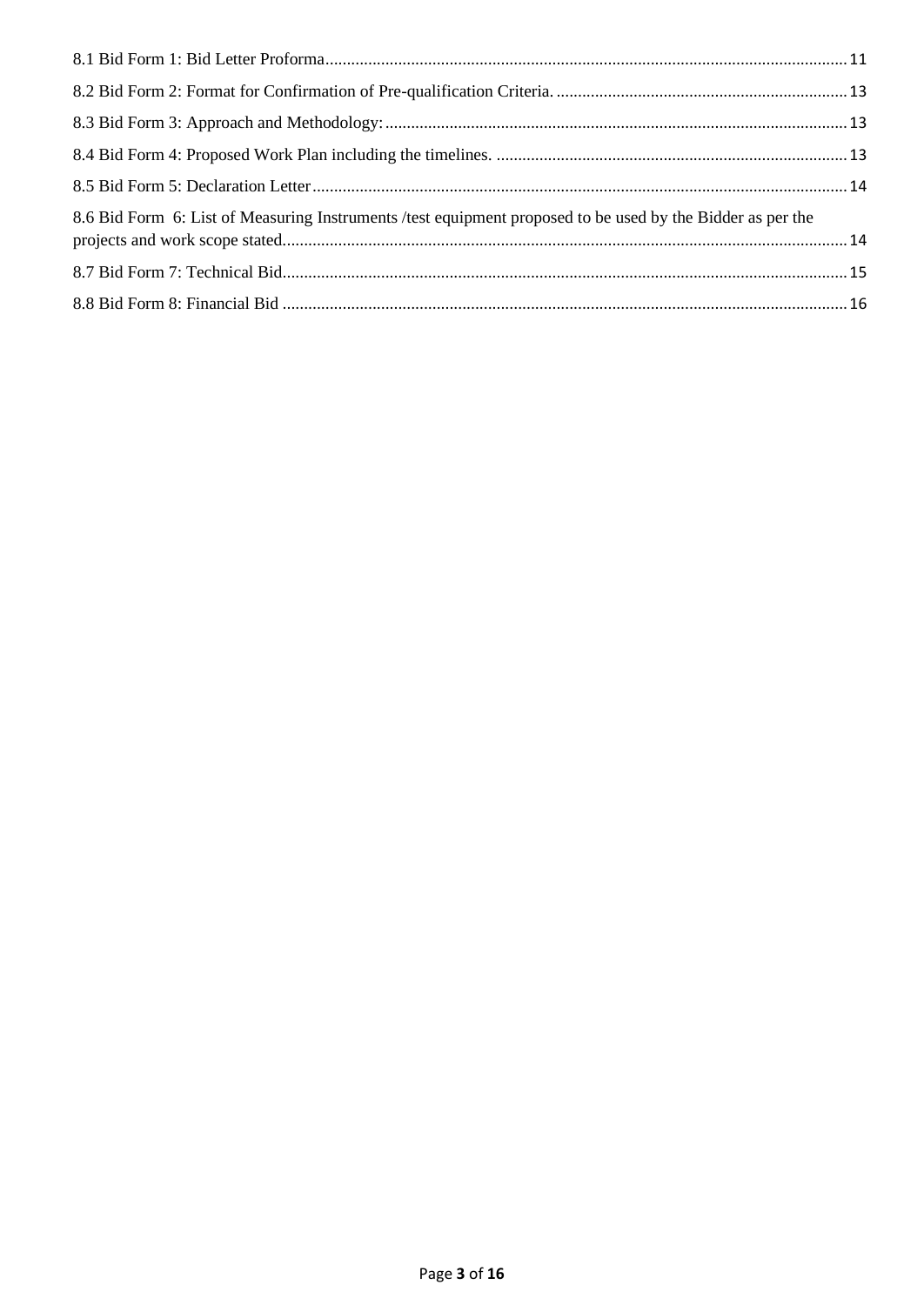# <span id="page-3-1"></span><span id="page-3-0"></span>**1.1 Advertisement**

#### **GOVERNMENT OF MEGHALAYA INSPECTORATE OF ELECTRICITY**

**(The State Designated Agency on EC , Meghalaya under EC Act 2001)**

#### **Tender for selection of an agency/firm for Replacement of an old pump set of the Jongsha Water Supply Scheme (WSS) with a new energy efficient one**

#### **No. IEL.IX/156/2020-21/64 Dated Shillong, the 30th July, 2020**

The senior Electrical Inspector, Govt. of Meghalaya, being the Designated Agency for the State of Meghalaya on Energy Conservation under EC Act 2001, invites quotation to select an agency/firm for "Replacement of an old pump set of the Jongsha Water Supply Scheme (WSS) with a new energy efficient one."

| <b>Tender</b><br><b>Processing Fee</b> | <b>Earnest money</b><br>deposit (EMD) | Last date for<br>receipt of bid | Time & date of opening<br>of technical bid | Completion<br>time |
|----------------------------------------|---------------------------------------|---------------------------------|--------------------------------------------|--------------------|
| $Rs. 500/-$                            | Rs. $10,000/-$                        | 01.09.2020                      | 01.09.2020                                 | 90 Days            |
| (Rupees Five)<br>Hundred only)         | (Rupees Ten<br>thousand only)         | At $2.00$ pm                    | At 2.30 pm.                                |                    |

The tender document can be purchased from the Office of the undersigned up to 2 pm on 31.08.2020 by payment of **Rs. 500/-** only in the form of Crossed Demand Draft in favour of "Senior Electrical Inspector and State Designated Agency on Energy Conservation, Government of Meghalaya" payable at par in State Bank of India, Main Branch, "Shillong" or can be downloaded from the website [www.msda.nic.in](http://www.msda.nic.in/) from 01.08.2020July, 2020 onwards. For more details on the tender please visit our website [www.msda.nic.in.](http://www.msda.nic.in/)

 **Sd/- Senior Electrical Inspector & Head State Designated Agency on Energy Conservation Meghalaya, Shillong**

### <span id="page-3-2"></span>**1.2 Critical Information**

| Availability of Bid papers                     | From 01.08.2020 upto 01.09.2020 between 11:00am   |
|------------------------------------------------|---------------------------------------------------|
|                                                | and 3:00pm on all working days                    |
| Last date for receipt of Queries               | 01.09.2020 at 1:00pm                              |
| Last date for receipt of Bid                   | 01.09.2020 at $2:00 \text{pm}$                    |
| Time & date of opening of Bid                  | 01.09.2020 at $2:30 \text{pm}$                    |
| <b>Estimated Cost</b>                          | Rs. 10,00,000/-                                   |
| <b>Earnest Money Deposit</b>                   | Rs. 10,000/-                                      |
| Place of opening of Bid                        | Office of the Senior Electrical Inspector & State |
|                                                | Designated Agency on Energy Conservation,         |
|                                                | Inspectorate of Electricity, Meghalaya, Shillong, |
|                                                | Lower Lachumiere. PIN 793001                      |
| Contact Person for queries & submission of Bid | Senior Electrical Inspector & State Designated    |
|                                                | Agency on Energy Conservation.                    |
| Contact E-mail ID & Ph no.                     | msda-meg@gov.in phone no. 03642500756             |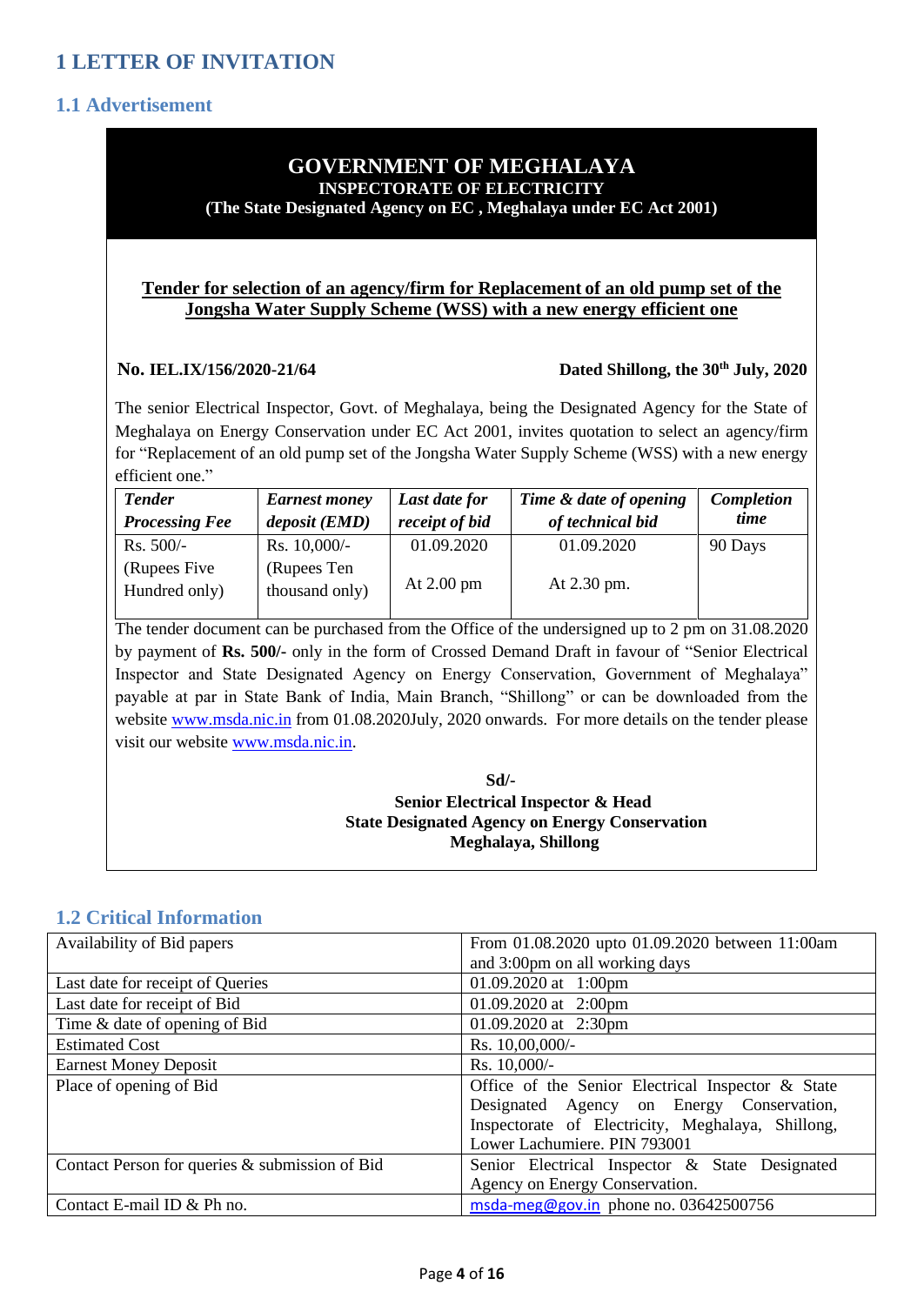### <span id="page-4-0"></span>**2. Background Information**

#### <span id="page-4-1"></span>**2.1 About the State Designated Agency**

The Government of Meghalaya has in its notification vide O.O. No. PE. 14/2002/98-A, dated 22-6-06 under the Energy Conservation Act-2001, has notified the Senior Electrical Inspector as the State Designated Agency for to Coordinate, Regulate & Enforce the provisions of the Act at the State level. On the other side, The Government of India set up Bureau of Energy Efficiency (BEE) on 1st March 2002 under the provisions of the Energy Conservation Act, 2001. The mission of the Bureau of Energy Efficiency, co-coordinating with Designated Consumers (DC), State Designated Agencies (SDA) and other organizations, is to assist in developing policies and strategies with a thrust on self-regulation and market principles, within the overall framework of the Energy Conservation Act, 2001 with the primary objective of reducing energy intensity of the Indian economy.

#### <span id="page-4-2"></span>**3. Objective of the Project**

The purpose of the project is to replace an old defective pump set of the Jongsha Water Supply Scheme (WSS) with a new energy efficient one. The Jongsha WSS is a pumping scheme which was sanctioned under MNP vide A.A No.PHE.214/2009/18 dated 24.03.2010. The scheme was commissioned during the year 2011 in which water from the stream "WahumIew" is pumped by 75 HP pump set to the treatment plant and supply the whole area of Jongsha village with potable drinking water.

#### <span id="page-4-3"></span>**4. Scope of Work:**

This Request for Proposal (RfP) is for Technical & Financial Offers for Supply and installation, testing and commissioning of energy efficient pump set along with control panel for replacing existing old defective pump set of the Jongsha Water Supply Scheme (WSS) with a new energy efficient one, under the "State Partnership for Energy Efficiency Demonstrations (SPEED) of BEE, New Delhi."

A survey needs to be conducted periodically by the implementing agency to monitor the performance of Energy efficient pump set installed at minimum interval of six months, for one year. To provide Smart meter for the pump set to evaluate the electricity savings due to implementation of the scheme in due coordination with the concerned Power Utility. To arrange a hoarding/display board at the location duly indicating the name of the energy efficiency project undertaken with details of investment and anticipated energy and monitory savings.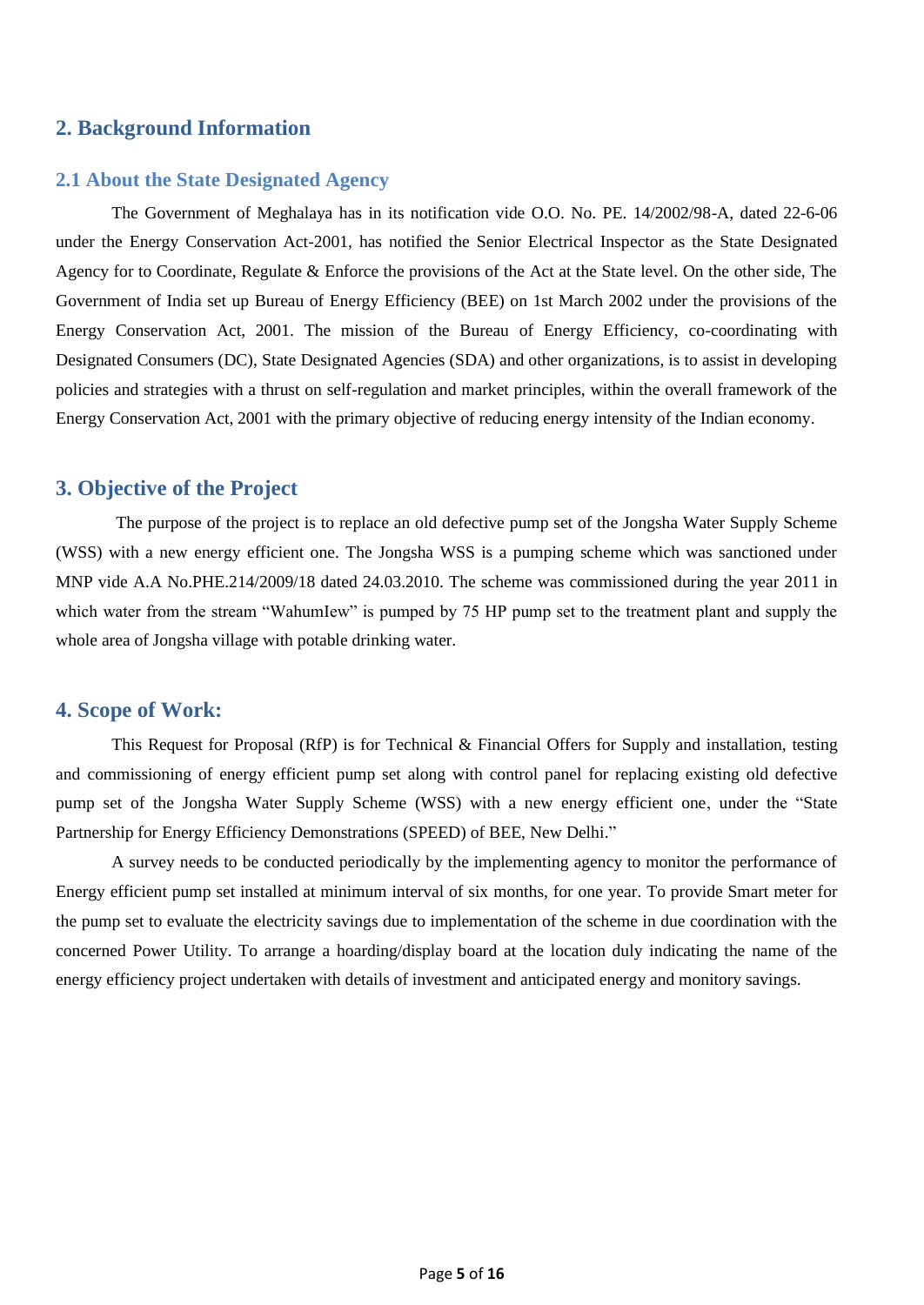# <span id="page-5-0"></span>**5. Bid Details:**

# <span id="page-5-1"></span>**5.1 Technical Bid Details:**

#### <span id="page-5-2"></span>**5.1.1 TECHNICAL REQUIREMENT OF PUMP SET**

| S1. | Description                       | technical parameters                            |  |  |
|-----|-----------------------------------|-------------------------------------------------|--|--|
| No. |                                   |                                                 |  |  |
| 01  | Pump type                         | Submersible bore well pump                      |  |  |
| 02  | Speed                             | 2900 rpm                                        |  |  |
| 03  | Frequency                         | 50 Hz                                           |  |  |
| 04  | Duty point                        | $(H) = 270 \text{ m}$ $(Q) = 36 \frac{m^3}{hr}$ |  |  |
| 05  | Discharge                         | $65$ mm                                         |  |  |
| 06  | Efficiency                        | 65% (min)                                       |  |  |
| 07  | Power                             | 60 HP/44.74 kW                                  |  |  |
| 08  | <b>NPSHR</b>                      | $3.96 \text{ m}$                                |  |  |
| 09  | Radial flow Impeller (dia approx) | 132 mm                                          |  |  |
| 10  | <b>Stage</b>                      | 19                                              |  |  |
| 11  | Shut off Head                     | 365 m                                           |  |  |
| 12  | Operating conditions:             |                                                 |  |  |
|     | Liquid temperature<br>$\bullet$   | $0^{\circ}$ C to +45 $^{\circ}$ C               |  |  |
|     | Max, sand content into the water  | 50 $g/m^3$                                      |  |  |
|     | Max. starts per hour              | 20 at regular intervals                         |  |  |
| 13  | Pump performance                  | ISO 9906                                        |  |  |

# <span id="page-5-3"></span>**6. INSTRUCTION TO BIDDING FIRMS**

### <span id="page-5-4"></span>**6.1 General Terms& Conditions:**

- i. Intending Bidders are advised to understand the work scope and locations etc and satisfy themselves before submitting their tenders and obtain all necessary information as to risks/ contingencies/other circumstances which may influence or affect their tender.
- ii. The Bidder shall be deemed to have full knowledge of the site and scope of work involved whether he inspects it or not and no extra charge consequent on any misunderstanding of site conditions.
- iii. The Bidder shall be responsible for arranging and maintaining at his own cost all measuring instruments, test equipment any other tools & Tackles, water, electricity access, facilities for their personnel for executing the tasks.
- iv. Canvassing whether directly or indirectly, in connection with tender is strictly prohibited and the tenders submitted by the contractors who resort to canvassing will be liable to rejection.
- v. The SDA reserves the right of accepting the whole or any part of the tender and the tenderer shall be bound to perform the same at the rates quoted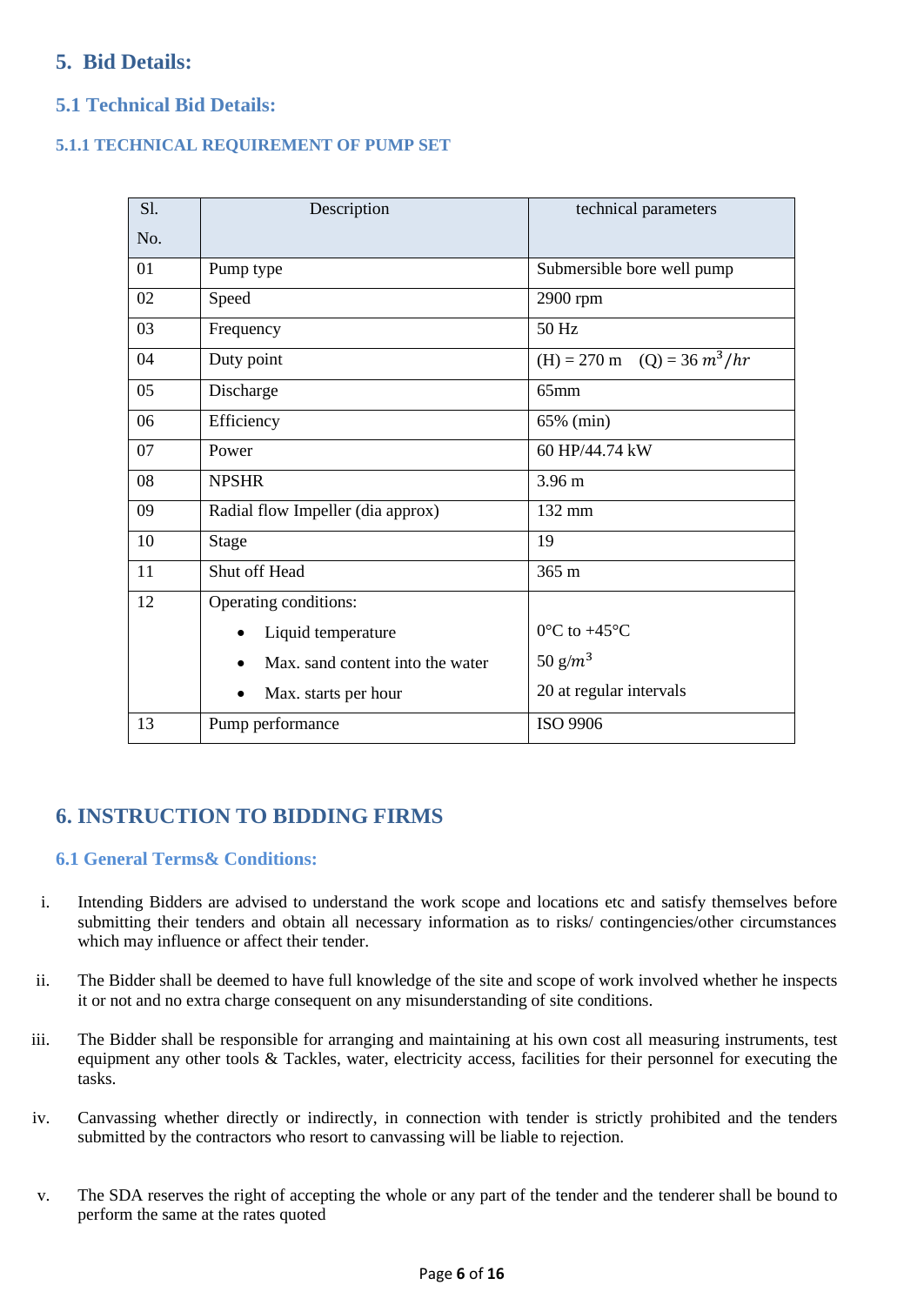#### <span id="page-6-0"></span>**6.2 Pre-qualification criteria**

The bidder should be an enlisted Class I contractor with the PHE Department, Govt of Meghalaya or any government registered organisation/firm.

#### <span id="page-6-1"></span>**6.3 Procedure for Submission of Bid**

The Bidders should submit one hard copy of Bid and one soft copy in a sealed cover. The bids will be in two envelopes marked **'A'**and '**B'.** Envelope '**A'** should contain only technical qualifications as specified and Envelope '**B'** should have the price bid.

The copy of bid should be a complete document and should be bound as a volume. The document should be page numbered an appropriately flagged and contain the list of contents with page numbers. Different copies must be bound separately. The deficiency in documentation may result in the rejection of the Bid.

The soft copy of the bid should be submitted, in the form of a non-re-writeable CD (Compact Disc). The CD media must be duly signed by the Bidder using a "Permanent Pen/Maker" and should bear the name of the Bidder. The sealed cover should be super scribed with the wordings **"Replacement of an old pump set of the Jongsha Water Supply Scheme (WSS) with a new energy efficient one".**

Bidder must ensure that the information furnished by him/her in respective CDs is identical to that submitted by him/her in the original paper document. In case of any discrepancy observed in the contents of the CDs and original paper documents, the information furnished on original paper document will prevail over the soft copy.

#### <span id="page-6-2"></span>**6.4 Cost of Bid documents**

The Bidder shall bear all costs associated with the preparation and submission of bids, including cost of presentation for the purposes of clarification of the bid, if so desired by SDA Meghalaya. SDA Meghalaya will in no case be responsible or liable for those costs, regardless of the conduct or outcome of the Tendering process.

#### <span id="page-6-3"></span>**6.5 Contents of the Bid documents**

The Bidder is expected to examine all instructions, forms, terms & conditions and Statement of Work in the Bid documents. Failure to furnish all information required or submission of Bid Document not substantially responsive to the RfP in every respect will be at the Bidder's risk and may result in the rejection of the bid.

#### <span id="page-6-4"></span>**6.6 Language of Bids**

The Bids prepared by the Bidder and all correspondence and documents relating to the bids exchanged by the Bidder, shall be written in **English language**, provided that any printed literature furnished by the Bidder may be written in another language so long the same is accompanied by an English translation in which case, for purposes of interpretation of the bid, the English translation shall govern.

#### <span id="page-6-5"></span>**6.7 Confidentiality**

SDA Meghalaya requires that recipients of this document to maintain its contents in the same confidence as their own confidential information and refrain from any public disclosure whatsoever.

#### <span id="page-6-6"></span>**6.8 Disclaimer**

SDA Meghalaya and/or its officers, employees disclaim all liability from any loss or damage, whether foreseeable or not, suffered by any person acting on or refraining from acting because of any information including statements, information, forecasts, estimates or projections contained in this document or conduct ancillary to it whether or not the loss or damage arises in connection with any omission, negligence, default, lack of care or misrepresentation on the part of SDA Meghalaya and/or any of its officers, employees.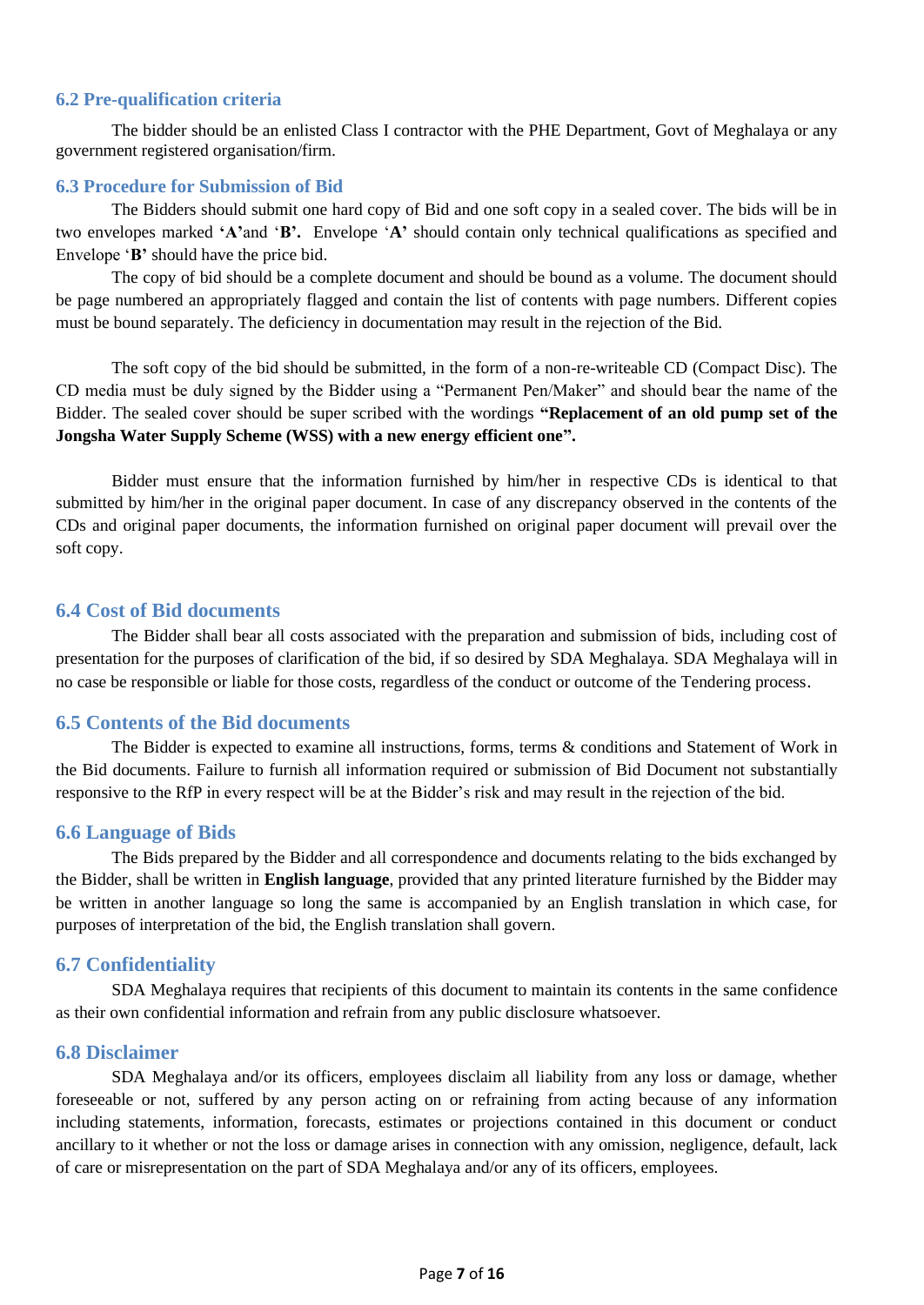## <span id="page-7-0"></span>**6.9 Authorized Signatory (Bidder)**

The "Bidder" as used in the RfP shall mean the one who has signed the bid document forms. The Bidder should be the duly Authorized Representative of the Company/firm. All certificates and documents (including any clarifications sought and any subsequent correspondences) received thereby, shall, as far as possible, be furnished and signed by the Authorized Representative. The power or authorization, or any other document consisting of adequate proof of the ability of the signatory to bind the Bidder shall be annexed to the bid in case of a tenderer not being a Government body/undertaking/PSU. SDA Meghalaya may reject outright any proposal not supported by adequate proof of the signatory's authority.

### <span id="page-7-1"></span>**6.10 Contact details of the Bidder**

Bidder, who wants to receive SDA Meghalaya's response to queries, should give their contact details to SDA. The Bidder should send their contact details in writing to the SDA Meghalaya's contact address indicated in Para 1.2 of this document.

#### <span id="page-7-2"></span>**6.11 Queries on the Bid Document**

Bidder requiring any clarification on this Document may send a query in writing to the SDA Meghalaya's contact address indicated in Para 1.2 of this document. SDA Meghalaya's response (including an explanation of the query) to all the queries, received not later than the dates prescribed by the SDA Meghalaya in Para 1.2 of this document, will be made available and sent to the Bidders who have given their contact details. SDA Meghalaya may also hold a conference to give clarifications and invitation of the same will be sent to the Bidders who have given their contact details.

#### <span id="page-7-3"></span>**6.12 Amendment of Bid document**

At any time prior to the last date for receipt of bids, SDA Meghalaya, may, for any reason, whether at its own initiative or in response to a clarification requested by prospective Bidder(s) modify the Bid Document by an amendment. In order to provide prospective Bidders reasonable time in which to take the amendment into account in preparing their bids, SDA Meghalaya may, at its discretion, extend the last date for the receipt of Bids and/or make other changes in the requirements set out in the Invitation for Bid.

#### <span id="page-7-4"></span>**6.13 Bid Processing Fees**

All bids must be accompanied by a bid processing fee of **Rs. 500**/- (Rupees Five Hundred Only) and cost of Bid document amounting **Rs. 500**/- (Rupees Five Hundred Only) *(in case of the Bid document downloaded from SDA's website bid document fee is not required*) in the form of crossed Demand Draft(s) drawn in favour of the SENIOR ELECTRICAL INSPECTOR AND STATE DESIGNATED AGENCY ON ENERGY CONSERVATION, GOVERNMENT OF MEGHALAYA and payable at par in SHILLONG.

### <span id="page-7-5"></span>**6.14 Earnest Money Deposit (EMD)**

- i. The Earnest Money amounting to Rs. 10,000/- (Rupees ten thousand only) shall be paid by each tenderer, in the form of crossed Demand Draft drawn in favour of the SENIOR ELECTRICAL INSPECTOR AND STATE DESIGNATED AGENCY ON ENERGY CONSERVATION, GOVERNMENT OF MEGHALAYA and payable at par in SHILLONG, to be enclosed along with the sealed tender;
- ii. Any category of tenderers specifically exempted by the Government from the payment of Earnest Money Deposit are not required to make such a deposit provided they enclose copies of documents proving exemption;
- iii. The Earnest Money Deposit will be refunded to the successful tenderer only after satisfactory completion of the ordered works and on proper fulfillment of contract;
- iv. In case of unsuccessful tenderers, the Earnest Money Deposit will be refunded to them within three months of finalizing the tender;
- v. The Earnest Money Deposit will not carry any interest.

Tenders received without the Earnest Money Deposit other than specified in Sub-clause (ii) above will be summarily rejected.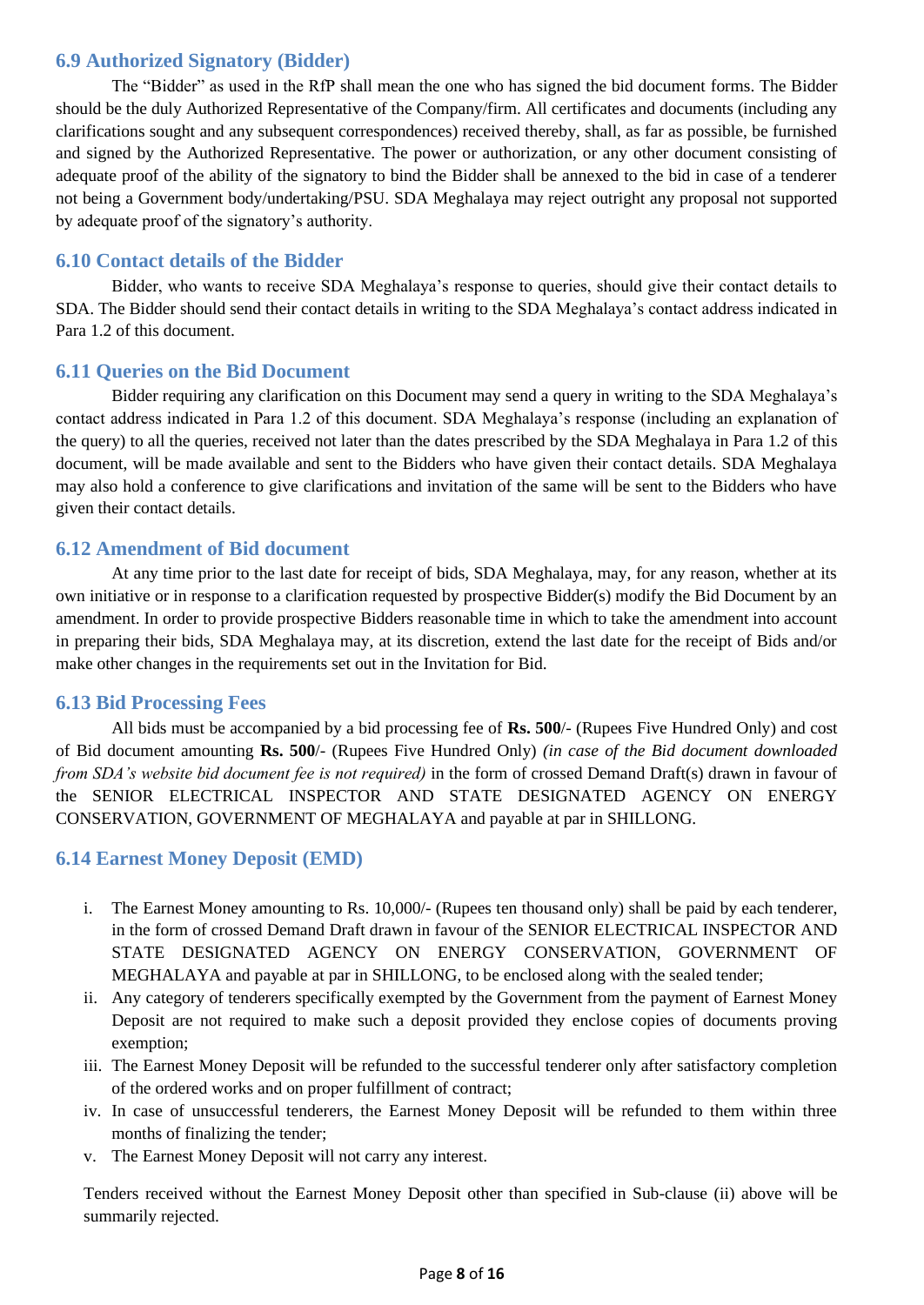# <span id="page-8-0"></span>**7. TIMELINE AND DELEVERABLES**

# <span id="page-8-1"></span>**7.1 Broad Timeline**

The broad timeline for the Project is as under:

| Issue of<br>work order | Commencement of work                                      | Expected completion date                                  |
|------------------------|-----------------------------------------------------------|-----------------------------------------------------------|
| By the SDA             | Within 10 days of receipt of<br>order from SDA Meghalaya. | Within 90 days from the date of<br>commencement of works. |

### <span id="page-8-2"></span>**7.2 Payment Schedule & Penalty/Damages for Delay in Delivery:**

- a) 70% of the payment shall be released against delivery of the equipment on pro-rata basis.
- b) 25% of the payment shall be released after installation, complete testing  $\&$  commissioning and handing over the installation to the PHE department.
- c) Remaining 5% shall be released upon receipt of completion certificate from PHE Department valid up to warranty period.
- d) Applicable taxes as deductable at source will be deducted from the bill amount.
- e) If the firm fails to deliver the ordered material/equipment within the stipulated period of delivery, SDA Meghalaya may cancel the relevant work order and in the event of SDA Meghalaya allowing the firm to carry on with the works upon such delay, penalty fee at the rate of 1% of the cost of incomplete delivery per week shall be deducted from the payment already due to the firm or the Earnest Money Deposit, as the case may be, subject to the condition that such penalty shall not exceed the total cost of undelivered portion of work.

No living accommodation for the staff of manufacturer/agency shall be provided by the SDA Meghalaya. Carriage of material at site shall be the responsibility of the firm at their own cost.

### <span id="page-8-3"></span>**7.3 Documents Comprising the Bid**

The proposal prepared by the Bidder shall comprise the following components:

- i. Bid Form 1 : Bid Letter Proforma (refer para 8.1)
- ii. Bid Form 2: Format for Confirmation of Pre-qualification Criteria (refer para 8.2)
- iii. Bid Form 3: Approach and Methodology (refer para 8.3)
- iv. Bid Form 4: Proposed Work Plan including the timelines with excel based chart (refer para 8.4)
- v. Bid Form 5: Declaration Letter (refer para 8.5)
- vi. Bid Form 6 : List of measuring instruments ( refer para 8.6)
- vii. Bid Form 7: Technical Bid (refer para 8.7)
- viii. Bid Form 8: Financial Bid (refer para 8.8)
- ix. Earnest Money Deposit of INR 10,000/- (Rupees Ten Thousand Only) (refer para 6.14)
- x. Bid processing fees of INR 500/- (Rupees Five Hundred Only)
- xi. In case of a tenderer not being a Government body/undertaking/PSU, registered Power of Attorney executed by the Bidder in favour of the Principal Officer or the duly Authorized Representative, certifying him/her as an authorized signatory for the purpose of this Bid.
- xii. Memorandum of Understanding (MoU)/Agreement prepared on a stamp paper of requisite value with the subcontractor clearly indicting their relationship. (In case of subcontractors)

SDA shall not be responsible for non-receipt/non-delivery of the Bid due to any reason whatsoever. Bidders are advised to study the Bid document carefully. Submission of Bid shall be deemed to have been done after careful study and examination of the Bid document with full understanding of its implications.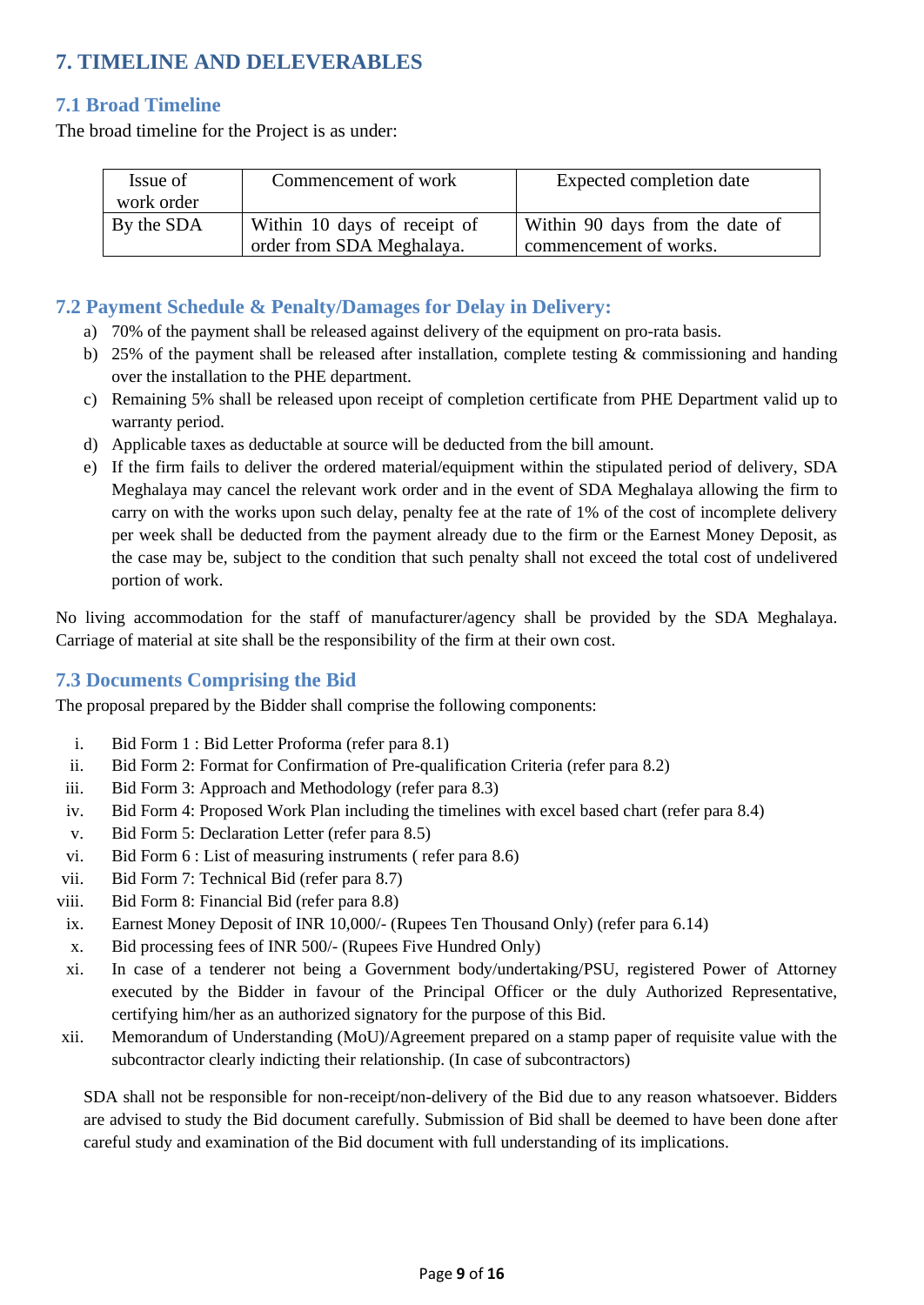# <span id="page-9-0"></span>**7.4 Liquidated Damages**

Should the agency/firm fail to complete the work within the period prescribed for, SDA Meghalaya shall be entitled to recover 50% of the Earnest Money Deposit on expiry of the first week of delay and the rest 50% of the Earnest Money Deposit on expiry of the second week of delay. **Quantum of liquidated damages as assessed for realization by SDA Meghalaya shall be final and not challengeable by the agency/ firm.**

## <span id="page-9-1"></span>**7.5 Guarantee/Warranty/Maintenance/Service**

All installed equipment shall be **guaranteed for a period of 5 years** from the date of completion and certified by PHE dept. The items or components, or any part thereof, so found defective during guarantee period shall be forthwith repaired or replaced free of cost, to the satisfaction of PHE dept. The manufacturer/supplier should also offer Annual Maintenance Contract (AMC) package(s) for the pump set for post Warranty period.

### <span id="page-9-2"></span>**7.6 Jurisdiction**

All legal proceedings in connection with this contract shall be subject to the territorial jurisdiction of local civil courts at Shillong only.

### <span id="page-9-3"></span>**7.7 Preliminary Scrutiny**

Preliminary scrutiny of the proposal will be made to determine whether they are complete, whether required process fee has been furnished, whether the documents have been properly signed, and whether the bids are generally in order. Proposals not conforming to such preliminary requirements will be prima facie rejected.

#### <span id="page-9-4"></span>**7.8 Technical evaluation**

The Technical Evaluation of Pre-qualified Bidders shall be carried out to achieve the objective of assignment as detailed in the Terms of Reference the bidders will outline their methodology in their proposals giving a brief description of methods that they intend to adopt to achieve this objective. The evaluation of the proposals shall be carried out in two stages: Firstly the quality, and then the cost. The financial proposals shall be opened only after the technical proposals have been evaluated and concluded. "Financial Bid" of only technically qualified bidders shall be opened.

### <span id="page-9-5"></span>**7.9 Evaluation of Proposals**

The proposals will be evaluated on the basis of the prescribed specifications. However, SDA Meghalaya in its sole/absolute discretion can apply whatever criteria deemed appropriate in determining the responsiveness of the Bid submitted by the bidders.

**The price bid for all technically qualified bidders will be opened and the contract will be awarded to the lowest price bidder.**

### <span id="page-9-6"></span>**7.10 Force Majeure**

If, at any time, during the continuance of this contract, the performance in whole or in part by either party of any obligation under this contract is prevented or delayed by reasons of any war or hostility, acts of the public enemy, civil commotion, sabotage, fires, floods, explosions, epidemics, quarantine restrictions, strikes, lockouts or act of God (hereinafter referred to as events) provided notice of happenings of any such eventuality is given by either party to the other within 5 days from the date of occurrence thereof, neither party shall by reason of such event be entitled to terminate this contract nor shall either party have any claim for damages against other in respect of such non-performance or delay in performance, and deliveries under the contract shall be resumed as soon as practicable after such an event come to an end or cease to exist, and the decision of SDA Meghalaya as to whether the deliveries have been so resumed or not shall be final and conclusive. Further that if the performance in whole or part of any obligation under this contract is prevented or delayed by reasons of any such event for a period exceeding 30 days, either party may, at its option, terminate the contract**.**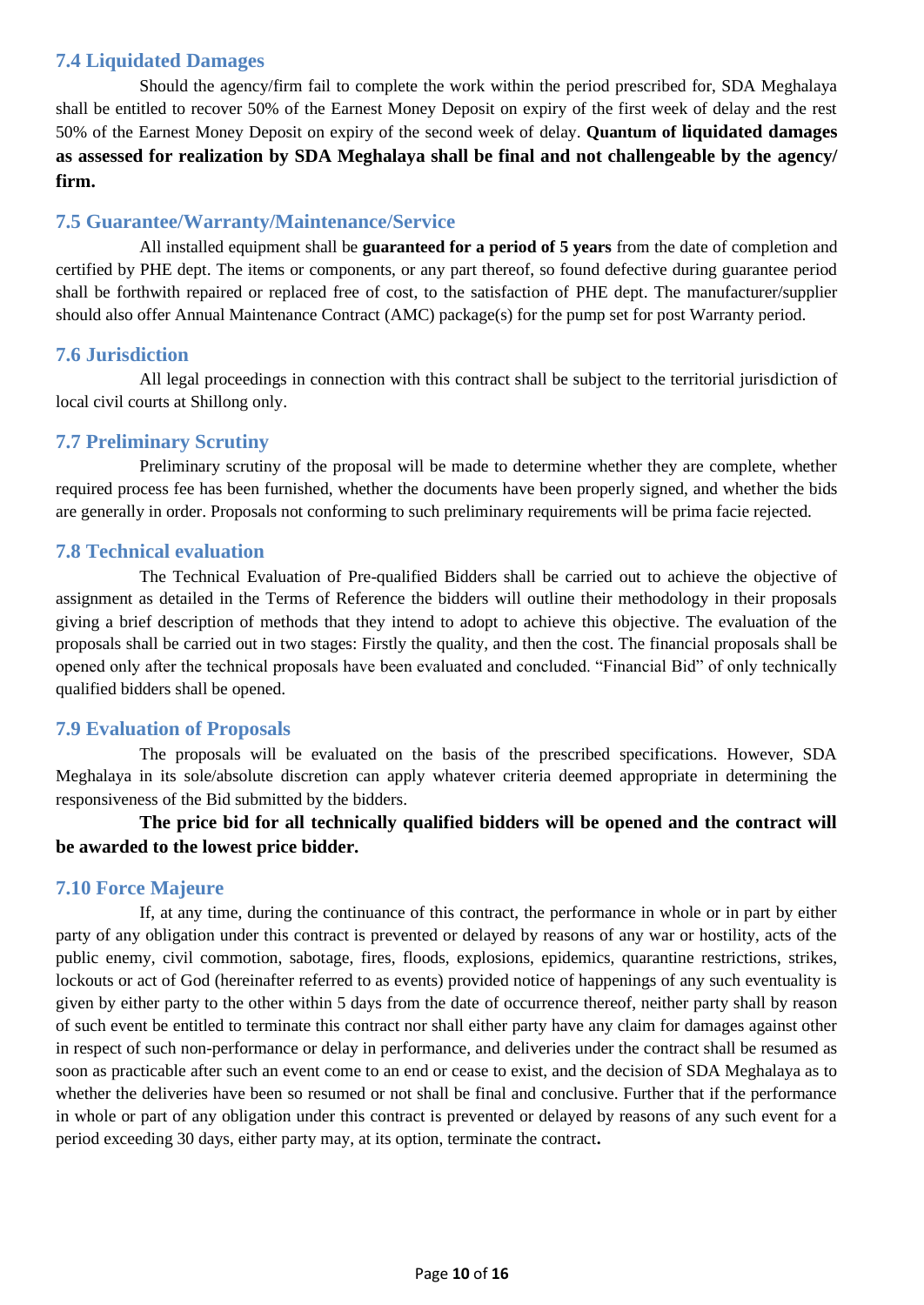# <span id="page-10-0"></span>**8. BID FORMS**

Bid is to be submitted in the following format along with the necessary documents as listed. The Bid shall be liable for rejection in the absence of requisite supporting documents.

#### <span id="page-10-1"></span>**8.1 Bid Form 1: Bid Letter Proforma**

(Letter on official letter head stating the following)

To

The Senior Electrical Inspector & State Designated Agency on Energy Conservation, Government of Meghalaya, Lower Lachumiere, Shillong-793001.

Sub: **Replacement of an old defective pump set of the Jongsha Water Supply Scheme (WSS) with a new energy efficient one under State Partnership for Energy Efficiency Demonstrations (SPEED) of BEE, New Delhi.**

Ref: RfP No……………………………………………………………

Sir,

With reference to the tenders invited by you for Replacement of an old defective pump set of the Jongsha Water Supply Scheme (WSS) with a new energy efficient one, I/We the undersigned, hereby tender and undertake to execute the works under the contract at the rates quoted by me/us in the schedule of quantities and on the terms and conditions of this tender. I/We have carefully studied and understood the plans, terms and conditions, schedule of works and have acquainted myself / ourselves with the general site conditions. I/We the undersigned hereby tender for the execution of specified works in the tender for "Meghalaya State Designated Agency", at the rates entered in financial bid (showing items of works to be carried out) and in accordance with the specifications, designs, drawings and the conditions of contract.

I/We agree to complete the work within 12 Weeks including the mobilization period from the date of issue of the work order. I/We enclose herewith a proof EMD deposited for Rs. 20,000/- as earnest money deposit. The said sum shall not bear interest and I/we do agree this sum shall be totally forfeited if in the event of your accepting my/our tender, I/We fail within seven days from the date of intimation of the acceptance of tender to commence the work being called upon to do so.

I/ We undertake that if this work is awarded, I/we shall execute the works to the full satisfaction of Nodal Officer of PHE, Govt. of Meghalaya.

|                | Name of Agency                                                                              |  |
|----------------|---------------------------------------------------------------------------------------------|--|
| $\overline{2}$ | Address of the Agency                                                                       |  |
| 3              | Name of the contact person to whom all<br>references shall be made regarding this<br>tender |  |
|                | Designation of the person to whom all<br>references shall be made regarding this<br>tender  |  |

#### **Correspondence Details**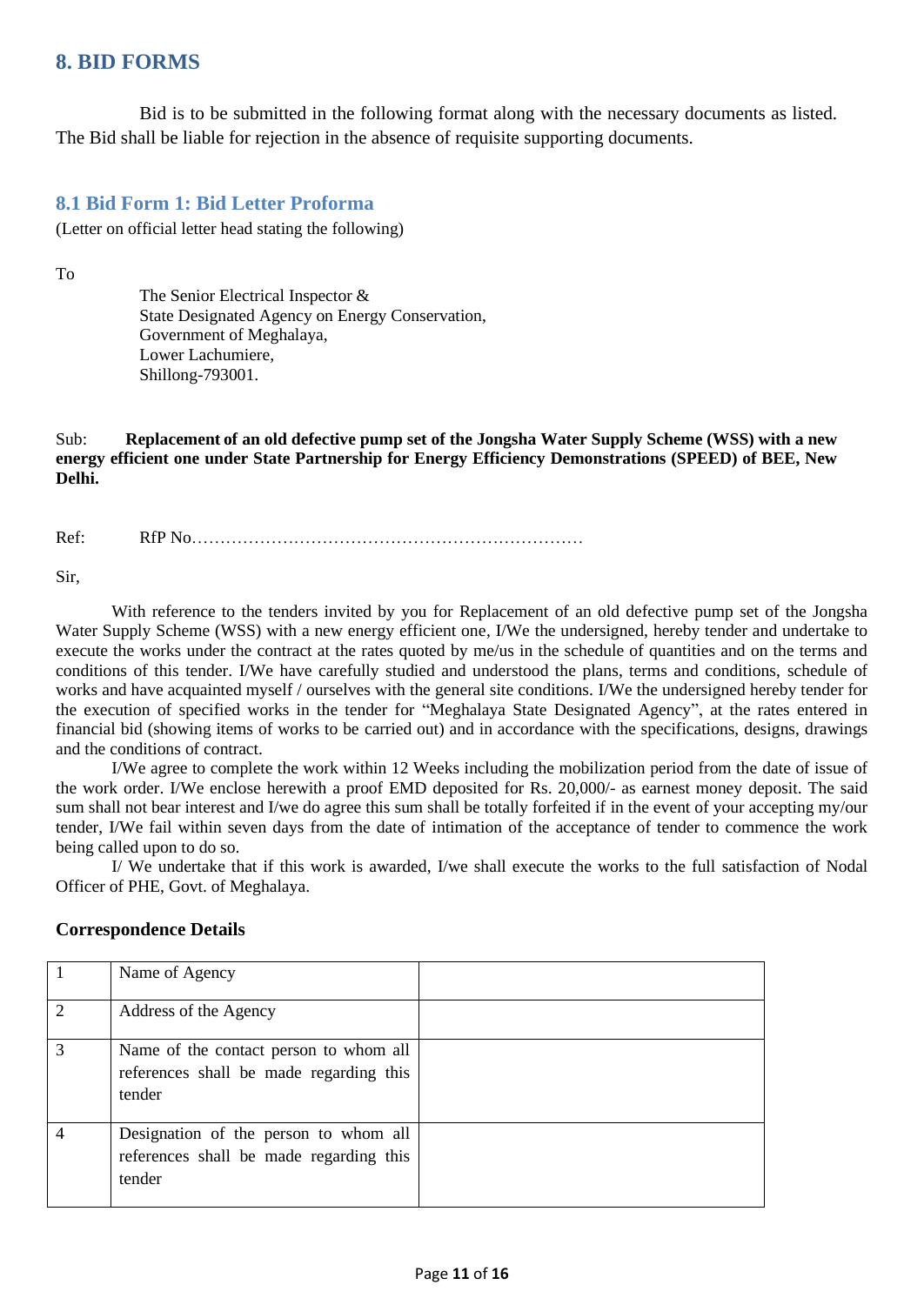|   | Address of the person to whom all<br>references shall be made regarding this<br>tender |  |
|---|----------------------------------------------------------------------------------------|--|
| 6 | Telephone (with STD code)                                                              |  |
| ⇁ | E-Mail of the contact person                                                           |  |
| 8 | Fax No. (with STD code)                                                                |  |

#### **Document forming part of Bid**

We have enclosed the following:

Part-A & Part-B of the tender comprise the following documents:

#### **A) We have enclosed herewith the followings as Technical Bid in envelop 'A' (Tick)**

- 1. Bid Form 1 : Bid Letter Proforma
- 2. Bid Form 2: Format for Confirmation of Pre-qualification Criteria
- 3. Bid Form 3: Approach and Methodology
- 4. Bid Form 4: Proposed Work Plan including the timelines with excel based chart
- 5. Bid Form 5: Declaration Letter.
- 6. Bid Form 6 : List of measuring instruments
- 7. Bid Form 7: Technical Bid
- 8. EMD of INR 20,000/- (Rupees Twenty Thousand Only)
- 9. Bid processing fees of INR 1,000/- (Rupees One Thousand Only)

#### **B) We have enclosed herewith the following as Financial Bid in envelop 'B".**

1. Bid Form 8: Financial Bid

Registered Power of Attorney executed by the agency in favour of the Principal Officer or the duly Authorized Representative, certifying him/her as an authorized signatory for the purpose of this Bid We hereby declare that our Proposal is made in good faith and the information contained is true and correct to the best of our knowledge and belief.

Thanking you,

Yours faithfully

(Signature of the Authorized Representative)

Name :

Designation :

Seal :

Date :

Place :

Business Address: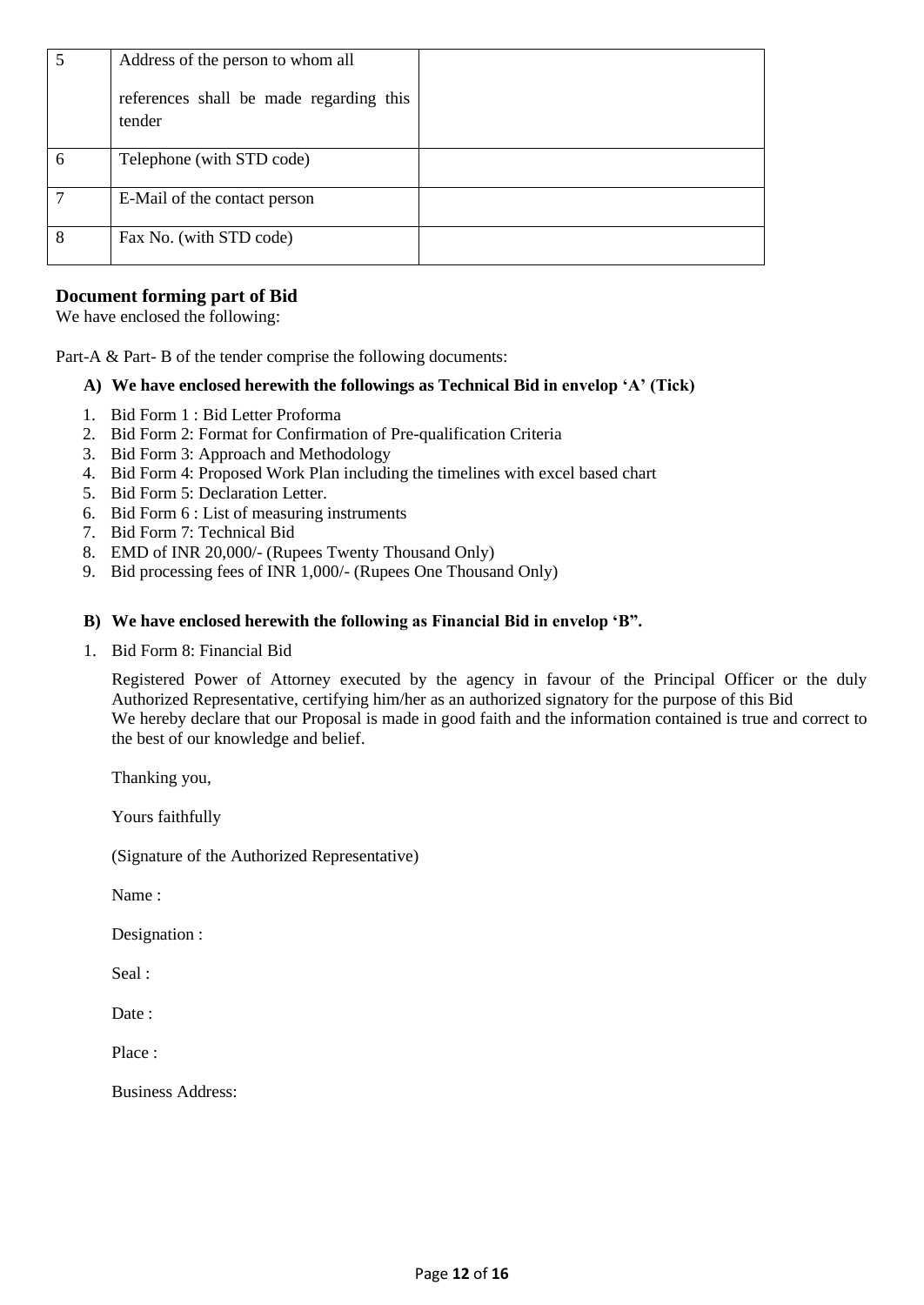<span id="page-12-0"></span>**8.2 Bid Form 2: Format for Confirmation of Pre-qualification Criteria.**

(Declaration Letter on official letter head stating the following) To

> The Senior Electrical Inspector & State Designated Agency on Energy Conservation, Government of Meghalaya, Lower Lachumiere, Shillong-793001.

Sub: **Replacement of an old defective pump set of the Jongsha Water Supply Scheme (WSS) with a new energy efficient one under State Partnership for Energy Efficiency Demonstrations (SPEED) of BEE, New Delhi**

Having examined the tender document of RfP No.  $\blacksquare$ , we hereby confirm the minimum eligibility condition to participate in the tender for Replacement of an old defective pump set of the Jongsha Water Supply Scheme (WSS) with a new energy efficient one.

\* Enclose a copy of Registration document with PHE dept.

| Witness:                       | Bidder:       |
|--------------------------------|---------------|
| Signature:                     | Signature:    |
| Name:                          | Name:         |
|                                |               |
|                                | Company/Firm: |
| Date: $\overline{\phantom{a}}$ |               |

### <span id="page-12-1"></span>**8.3 Bid Form 3: Approach and Methodology:**

To be specified by bidder

#### <span id="page-12-2"></span>**8.4 Bid Form 4: Proposed Work Plan including the timelines.**

The work plan shall be task specific. However, the agency shall include a one page description on product understanding for each product under the respective group for which the consultant is submitting the proposal.

| Months $\begin{vmatrix} 1 & 2 & 3 & 4 \end{vmatrix}$ (weeks) Description of work |
|----------------------------------------------------------------------------------|
|                                                                                  |
|                                                                                  |
|                                                                                  |

Note:

- 1. For Professional Staff the input should be indicated individually; for Support Staff it should be indicated by category (e.g.: draftsmen, clerical staff, etc.).
- 2. Months are counted from the start of the Assignment/job. For each staff indicate separately staff input for office and field work.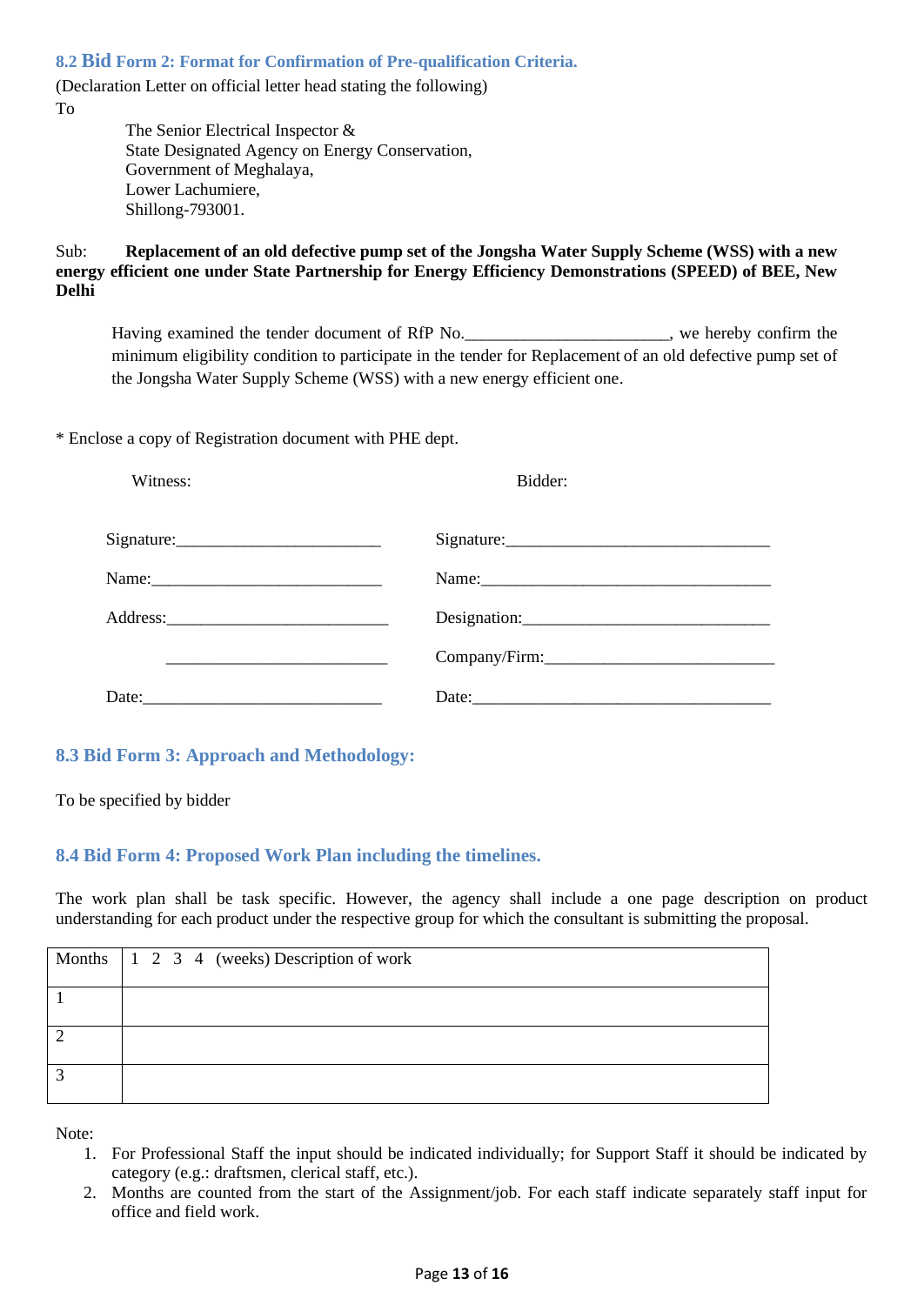### <span id="page-13-0"></span>**8.5 Bid Form 5: Declaration Letter**

Declaration Letter on official letter head stating the following: We are not involved in any major litigation that may have an impact of affecting or compromising the delivery of services as required under this contract. We are not blacklisted by any Central / State Government / Public Sector Undertaking in India

(Signature of the Authorized Representative)

Name :

Designation :

Seal :

Date :

Place :

<span id="page-13-1"></span>**8.6 Bid Form 6: List of Measuring Instruments /test equipment proposed to be used by the Bidder as per the projects and work scope stated.**

| Sl No | Description<br>of     | the | Name            | of | the |               | Quantity proposed by the |  |
|-------|-----------------------|-----|-----------------|----|-----|---------------|--------------------------|--|
|       | quantity/parameter to | be  | Instrument/Test |    |     | bidder (No.s) |                          |  |
|       | tested                |     | Equipments      |    |     |               |                          |  |
|       |                       |     |                 |    |     |               |                          |  |
|       |                       |     |                 |    |     |               |                          |  |
|       |                       |     |                 |    |     |               |                          |  |
|       |                       |     |                 |    |     |               |                          |  |
|       |                       |     |                 |    |     |               |                          |  |
|       |                       |     |                 |    |     |               |                          |  |
|       |                       |     |                 |    |     |               |                          |  |

(Signature of the Authorized Representative)

Name :

Designation :

Seal :

Date:

Place :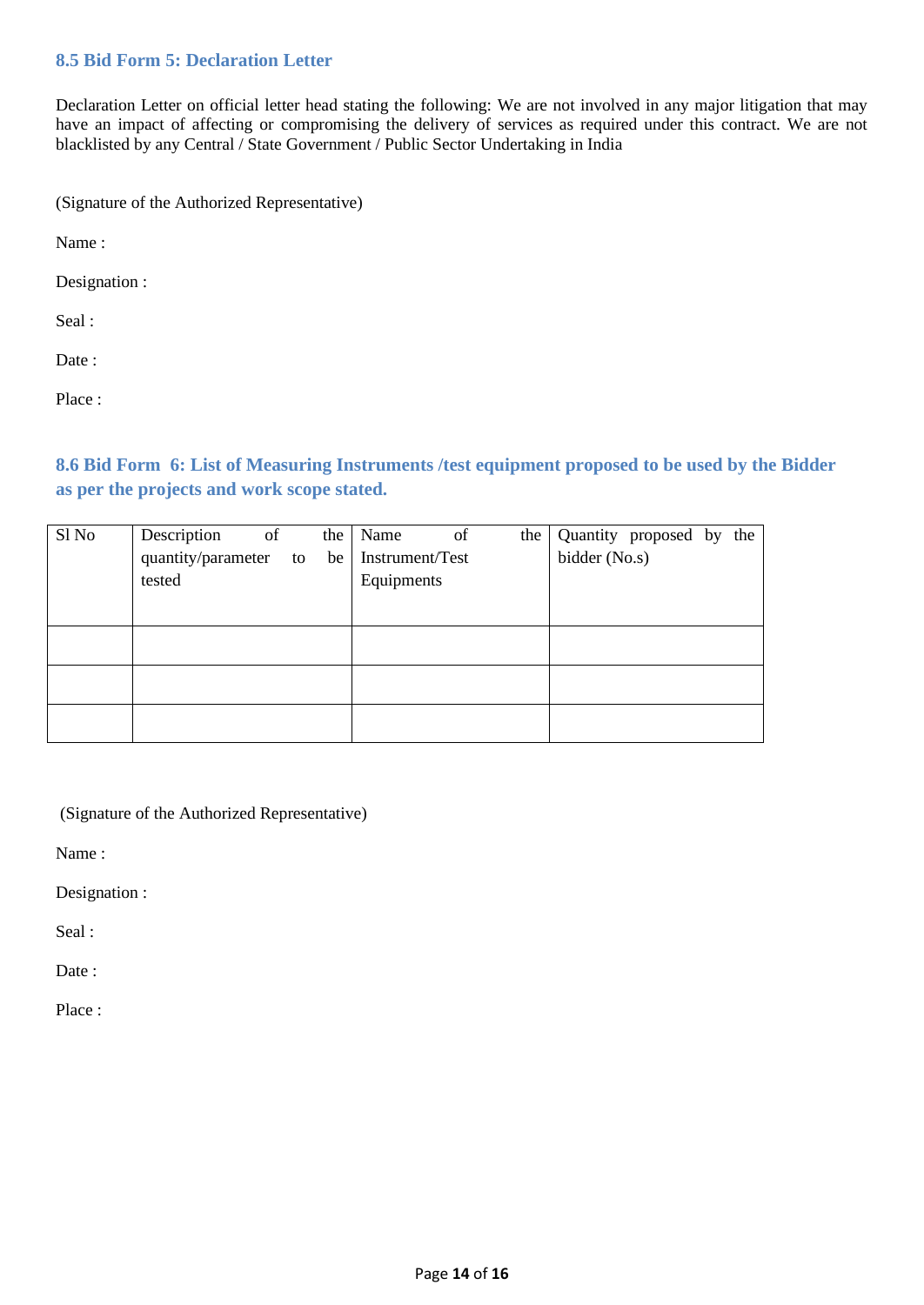<span id="page-14-0"></span>(On official letter head)

To

The Senior Electrical Inspector & State Designated Agency on Energy Conservation, Government of Meghalaya, Lower Lachumiere, Shillong-793001.

Sub: Technical Bid for Replacement of an old defective pump set of the Jongsha Water Supply Scheme (WSS) with a new energy efficient one.

Sir,

The undersigned Bidders, having read and examined in detail all the Bid documents in respect of appointment of a contractor/firm for Replacement of an old defective pump set of the Jongsha Water Supply Scheme (WSS) with a new energy efficient one under State Partnership for Energy Efficiency Demonstrations (SPEED) of BEE, New Delhi.

| S1. | Description                       | technical parameters |
|-----|-----------------------------------|----------------------|
| No. |                                   |                      |
| 01  | Pump type                         |                      |
| 03  | Speed                             |                      |
| 04  | Frequency                         |                      |
| 05  | Duty point                        |                      |
| 06  | Discharge                         |                      |
| 07  | Efficiency                        |                      |
| 08  | Horsepower                        |                      |
| 09  | Max Power                         |                      |
| 11  | <b>NPSHR</b>                      |                      |
| 12  | Radial flow Impeller (dia approx) |                      |
| 13  | Stage                             |                      |
| 14  | Shut off Head                     |                      |
| 15  | Pump Performance                  |                      |

Witness: Bidder:

|       | Company/Firm: Company/Firm: |
|-------|-----------------------------|
| Date: | Date:                       |